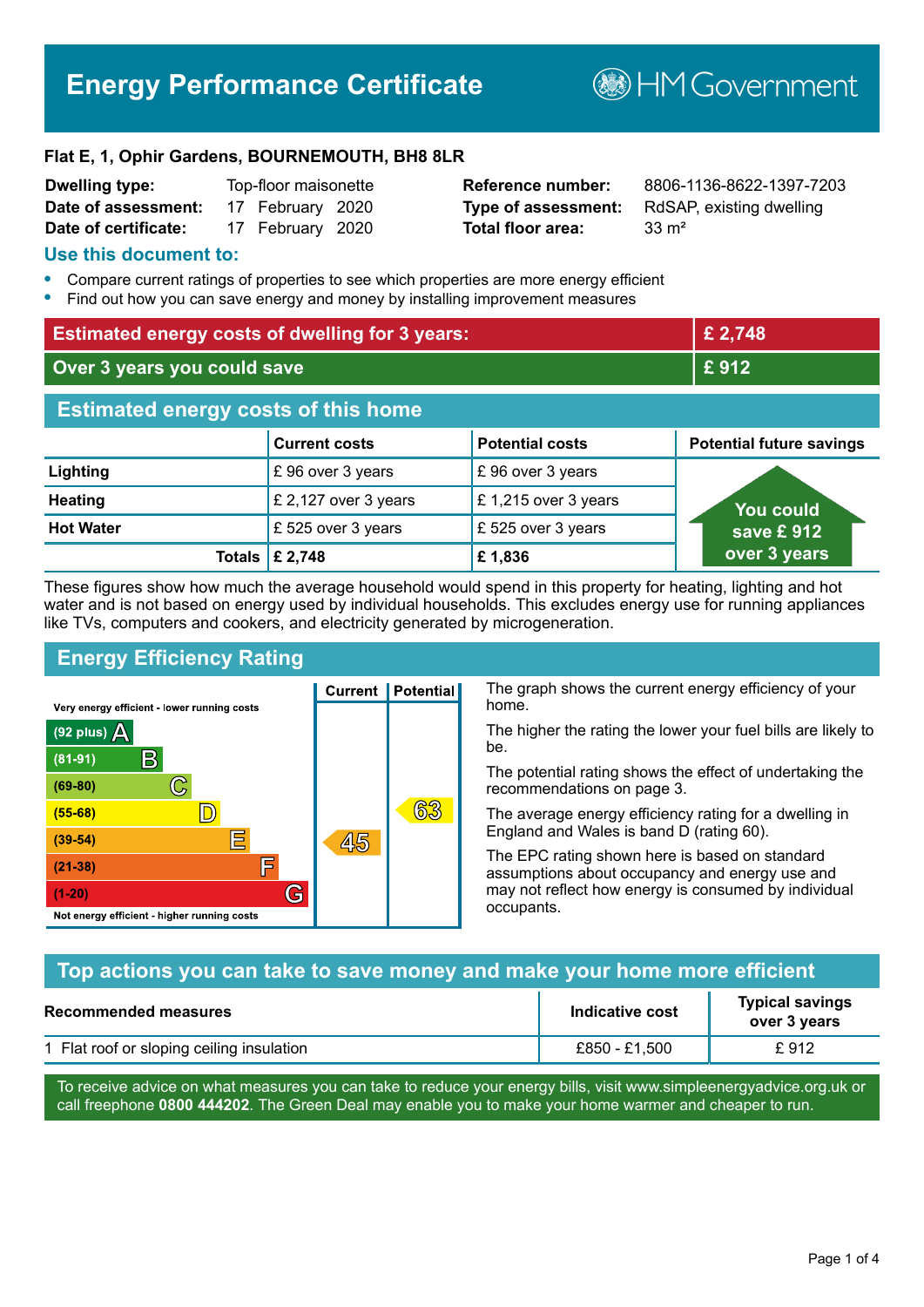**Energy Performance Certificate**

#### **Summary of this home's energy performance related features**

| <b>Element</b>        | <b>Description</b>                                   | <b>Energy Efficiency</b> |
|-----------------------|------------------------------------------------------|--------------------------|
| Walls                 | Cavity wall, filled cavity                           | ★★★☆☆                    |
|                       | Timber frame, as built, partial insulation (assumed) | ★★★☆☆                    |
| Roof                  | Pitched, no insulation (assumed)                     | ★☆☆☆☆                    |
| Floor                 | (another dwelling below)                             |                          |
| Windows               | Fully double glazed                                  | ★★★☆☆                    |
| Main heating          | Electric storage heaters                             | ★★★☆☆                    |
| Main heating controls | Controls for high heat retention storage heaters     | ★★★★☆                    |
| Secondary heating     | Portable electric heaters (assumed)                  |                          |
| Hot water             | Electric instantaneous at point of use               | ★☆☆☆☆                    |
| Lighting              | Low energy lighting in all fixed outlets             | *****                    |

Current primary energy use per square metre of floor area: 781 kWh/m² per year

The assessment does not take into consideration the physical condition of any element. 'Assumed' means that the insulation could not be inspected and an assumption has been made in the methodology based on age and type of construction.

#### **Low and zero carbon energy sources**

Low and zero carbon energy sources are sources of energy that release either very little or no carbon dioxide into the atmosphere when they are used. Installing these sources may help reduce energy bills as well as cutting carbon. There are none provided for this home.

# **Your home's heat demand**

For most homes, the vast majority of energy costs derive from heating the home. Where applicable, this table shows the energy that could be saved in this property by insulating the loft and walls, based on typical energy use (shown within brackets as it is a reduction in energy use).

| <b>Heat demand</b>           | <b>Existing dwelling</b> | Impact of loft<br>insulation | Impact of cavity<br>wall insulation | Impact of solid<br>wall insulation |
|------------------------------|--------------------------|------------------------------|-------------------------------------|------------------------------------|
| Space heating (kWh per year) | 7.434                    | N/A                          | N/A                                 | N/A                                |
| Water heating (kWh per year) | 897                      |                              |                                     |                                    |

You could receive Renewable Heat Incentive (RHI) payments and help reduce carbon emissions by replacing your existing heating system with one that generates renewable heat, subject to meeting minimum energy efficiency requirements. The estimated energy required for space and water heating will form the basis of the payments. For more information, search for the domestic RHI on the www.gov.uk website.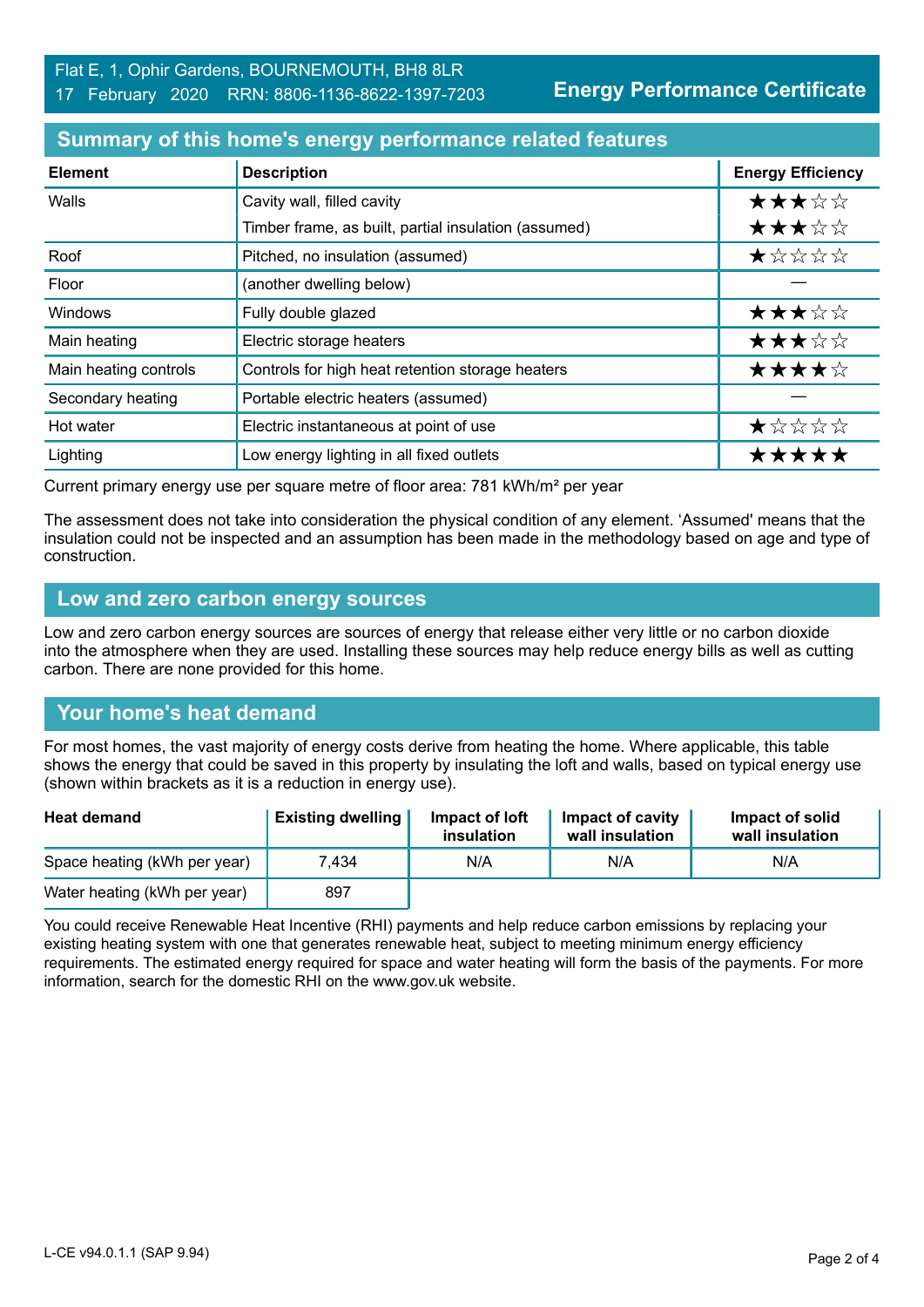#### Flat E, 1, Ophir Gardens, BOURNEMOUTH, BH8 8LR 17 February 2020 RRN: 8806-1136-8622-1397-7203

#### **Recommendations**

The measures below will improve the energy performance of your dwelling. The performance ratings after improvements listed below are cumulative; that is, they assume the improvements have been installed in the order that they appear in the table. To receive advice on what measures you can take to reduce your energy bills, visit www.simpleenergyadvice.org.uk or call freephone 0800 444202. Before installing measures, you should make sure you have secured the appropriate permissions, where necessary. Such permissions might include permission from your landlord (if you are a tenant) or approval under Building Regulations for certain types of work.

| <b>Recommended measures</b>             | <b>Indicative cost</b> | <b>Typical savings</b><br>per year | <b>Rating after</b><br>improvement |
|-----------------------------------------|------------------------|------------------------------------|------------------------------------|
| Flat roof or sloping ceiling insulation | £850 - £1,500          | £ 304                              | <b>D63</b>                         |

# **Financial Support and the Green Deal**

Green Deal Finance allows you to pay for some of the cost of your improvements in instalments under a Green Deal Plan (note that this is a credit agreement, but with instalments being added to the electricity bill for the property). The availability of a Green Deal Plan will depend upon your financial circumstances. There is a limit to how much Green Deal Finance can be used, which is determined by how much energy the improvements are estimated to **save** for a 'typical household'.

You may also be able to obtain support towards repairs or replacements of heating systems and/or basic insulation measures under the ECO scheme, provided that you are in receipt of qualifying benefits or tax credits. To learn more about this scheme and the rules about eligibility, visit www.simpleenergyadvice.org.uk or call freephone **0800 444202** for England and Wales.